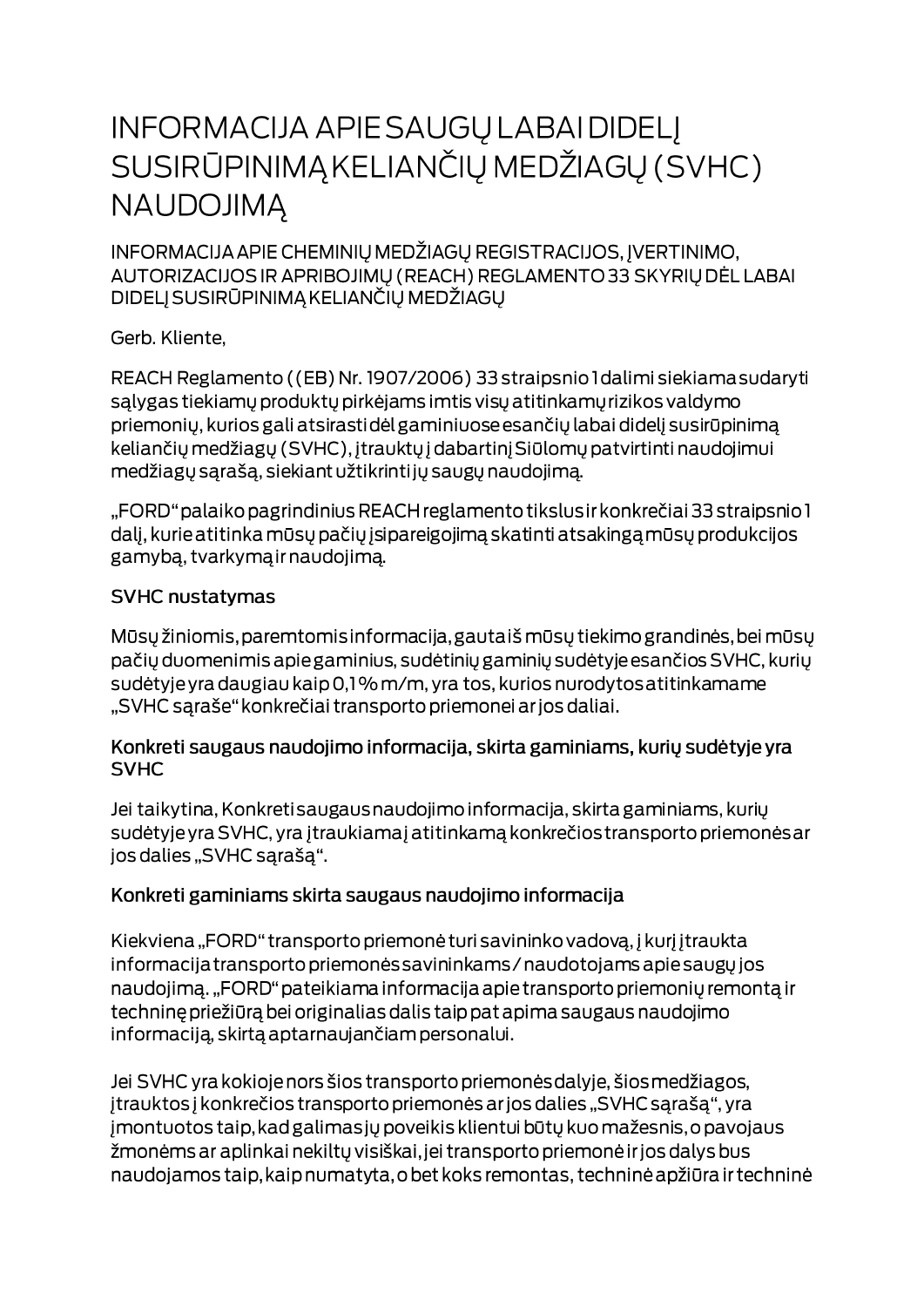priežiūra bus atliekami vadovaujantis šios veiklos techninėmis instrukcijomis ir geriausia bei šiai pramonės šakai į prasta praktika.

Europos Sąjungoje eksploatacijai nebetinkama transporto priemonė gali būti legaliai utilizuojama tik įgaliotoje utilizavimo įmonėje (ATF). Transporto priemonių dalys turėtų būti tvarkomos pagal taikytinus vietinius įstatymus ir vietinių valdžios institucijų nurodymus.

## **Modelis: New Ford Focus**

SVHC sarašas, paremtas 2022 m. sausio Id. Europos cheminių medžiagų agentūros (ECHA) Siūlomų patvirtinti naudojimui medžiagų sąrašu

Konkreti saugaus naudojimo informacija, skirta gaminiams, kurių sudėtyje yra SVHC

Nereikalinga jokia saugaus naudojimo informacija – vadovaukitės Bendrąja saugaus gaminių naudojimo informacija.

| <b>Commodity</b>                                                        | <b>REACH SVHCs</b>                                          |
|-------------------------------------------------------------------------|-------------------------------------------------------------|
| <b>A/C Compressor</b>                                                   | 4,4'-Isopropylidenediphenol[80-05-7]                        |
|                                                                         | Lead [7439-92-1]                                            |
| A/C Lines, Receiver Drier and<br><b>Accumulator</b>                     | Lead [7439-92-1]                                            |
| <b>ABS/ESC Module</b>                                                   | Lead[7439-92-1]                                             |
| <b>Accessories</b>                                                      | 1,2-Dimethoxyethane[110-71-4]                               |
|                                                                         | Lead[7439-92-1]                                             |
| <b>Active and Air Suspension</b>                                        | Lead[7439-92-1]                                             |
| <b>Adaptive Cruise Control</b>                                          | Lead[7439-92-1]                                             |
| <b>Air Brakes</b>                                                       | Lead[7439-92-1]                                             |
| <b>AIS - Air Cleaner and Low</b><br><b>Pressure Ducts</b>               | Lead[7439-92-1]                                             |
| <b>AIS - High Pressure Ducts</b>                                        | Lead[7439-92-1]                                             |
| <b>Alternator</b>                                                       | Lead[7439-92-1]                                             |
| <b>Antenna</b>                                                          | Lead[7439-92-1]                                             |
| <b>Audio and Navigation Head Units</b>                                  | Lead[7439-92-1]                                             |
| <b>Badges</b>                                                           | 2-(2H-Benzotriazol-2-yl)-4,6-ditertpentylphenol[25973-55-1] |
| <b>Battery</b>                                                          | Lead[7439-92-1]                                             |
| <b>Body Moldings - Roof Rack</b>                                        | C,C'-azodi(formamide)[123-77-3]                             |
|                                                                         | Lead[7439-92-1]                                             |
| <b>Body Structure - Decklid/Liftgate</b><br>(incl Hinge/Supt)           | Lead[7439-92-1]                                             |
| <b>Body Structure - Floor Pan - Front</b><br><b>Floor and Side Sill</b> | 2-(2H-Benzotriazol-2-yl)-4,6-ditertpentylphenol[25973-55-1] |
|                                                                         | Diboron-trioxide[1303-86-2]                                 |
|                                                                         | Lead[7439-92-1]                                             |
|                                                                         | Refractory ceramic fibres[142844-00-6]                      |
| <b>Body Structure - Floor Pan - Rear</b><br><b>Floor</b>                | Lead[7439-92-1]                                             |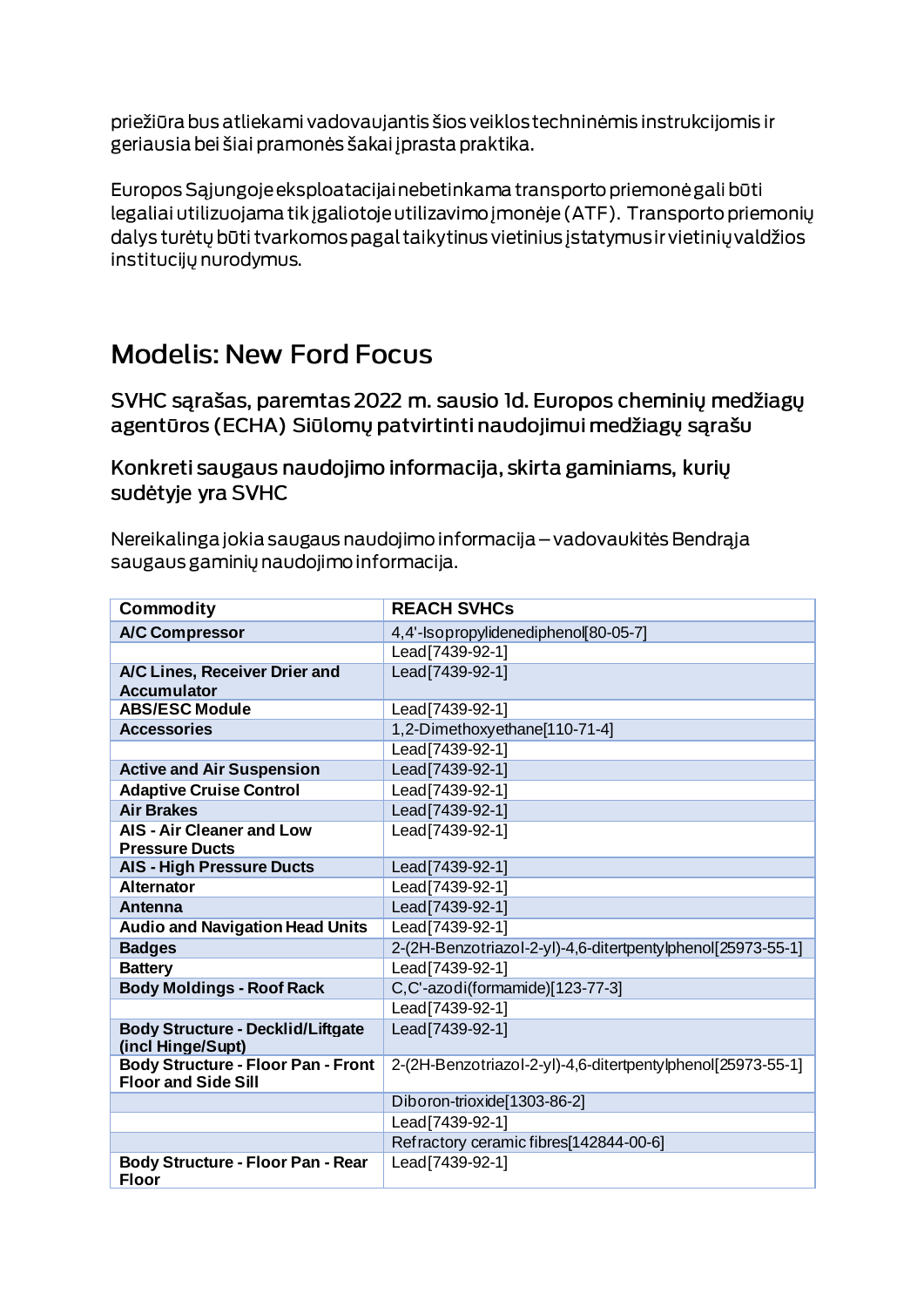| <b>Body Structure - Hood Assembly</b>                                  | 2-(2H-Benzotriazol-2-yl)-4,6-ditertpentylphenol[25973-55-1] |
|------------------------------------------------------------------------|-------------------------------------------------------------|
| (incl Hinge/Supt)                                                      |                                                             |
| <b>Brake Actuation</b>                                                 | Lead[7439-92-1]                                             |
| <b>Brake Tubes and Hoses</b>                                           | Lead[7439-92-1]                                             |
| <b>Brakes - Caliper &amp; Anchor Brkt</b><br>Assy (Front, Rear)        | 2-Methylimidazole[693-98-1]                                 |
|                                                                        | Lead[7439-92-1]                                             |
|                                                                        | Tris(nonylphenyl)phosphite[26523-78-4]                      |
| <b>Bumpers Beams (Un-Exposed) -</b><br><b>Front/Rear</b>               | C,C'-azodi(formamide)[123-77-3]                             |
| <b>CCB (IP cross car beam)</b>                                         | Lead[7439-92-1]                                             |
| <b>Charge Air Cooler</b>                                               | Lead[7439-92-1]                                             |
| <b>CHMSL</b>                                                           | Lead[7439-92-1]                                             |
| <b>Combined Sensing Module</b>                                         | 1,2-Dimethoxyethane[110-71-4]                               |
| <b>Console Floor/Rear</b>                                              | 6,6'-Di-tert-butyl-2,2'-methylenedi-p-cresol[119-47-1]      |
|                                                                        | C,C'-azodi(formamide)[123-77-3]                             |
| <b>Control Arm and Bushing</b><br>Assembly                             | 6,6'-Di-tert-butyl-2,2'-methylenedi-p-cresol[119-47-1]      |
| <b>Cooling Fans</b>                                                    | Lead[7439-92-1]                                             |
| <b>Cooling Hoses &amp; Bottles</b>                                     | Lead[7439-92-1]                                             |
| <b>EDS Wiring Assembly &amp;</b><br><b>Components</b>                  | 4,4'-Isopropylidenediphenol 80-05-7]                        |
|                                                                        | Lead[7439-92-1]                                             |
| <b>EGR System (Gas/Diesel)</b>                                         | Lead[7439-92-1]                                             |
| <b>Electro/Mechanical Devices</b>                                      | 4,4'-Isopropylidenediphenol[80-05-7]                        |
|                                                                        | Lead[7439-92-1]                                             |
| <b>Electronic Control Panel and CCH</b>                                | Lead[7439-92-1]                                             |
|                                                                        | N, N-Dimethylacetamide[127-19-5]                            |
| <b>Electronic Modules - Amplifiers</b>                                 | Lead[7439-92-1]                                             |
| <b>Electronic Modules - Displays</b>                                   | Lead[7439-92-1]                                             |
| <b>Electronic Modules - Door Zone</b>                                  | Lead[7439-92-1]                                             |
| <b>Electronic Modules - Power</b><br>Decklid/Liftgate (PLG)            | Lead[7439-92-1]                                             |
| <b>Electronic Modules - Suspension</b>                                 | Lead[7439-92-1]                                             |
| <b>Electronic Modules - SYNC</b>                                       | Lead[7439-92-1]                                             |
| <b>Engine Covers and Badges</b>                                        | Lead <sup>[7439-92-1]</sup>                                 |
| <b>Engine Sealing (Including head</b><br>gaskets)                      | Lead [7439-92-1]                                            |
| <b>Evaporator and Blower Assemby</b><br>(HVAC Module)                  | Lead[7439-92-1]                                             |
|                                                                        | Refractory ceramic fibres[142844-00-6]                      |
| <b>Exhaust Cold End (Muffler &amp;</b><br><b>Output Pipe Assembly)</b> | Lead[7439-92-1]                                             |
| <b>FEAD</b>                                                            | Lead[7439-92-1]                                             |
| <b>Fixed Glass</b>                                                     | Lead[7439-92-1]                                             |
| <b>Front / Rear Door Trim</b>                                          | C,C'-azodi(formamide)[123-77-3]                             |
| <b>Fuel Injection</b>                                                  | Lead[7439-92-1]                                             |
| <b>Fuel Lines</b>                                                      | 6,6'-Di-tert-butyl-2,2'-methylenedi-p-cresol[119-47-1]      |
|                                                                        | Lead[7439-92-1]                                             |
| <b>Fuel Tanks</b>                                                      | Lead[7439-92-1]                                             |
| <b>GOR and Radiator Support</b>                                        | Lead[7439-92-1]                                             |
| <b>Headlamp / Side Marker</b>                                          | 2-Methyl-1-(4-methylthiophenyl)-2-morpholinopropan-1-       |
|                                                                        | one[71868-10-5]                                             |
|                                                                        | Lead[7439-92-1]                                             |
| <b>Headliner / Sunvisor</b>                                            | C,C'-azodi(formamide)[123-77-3]                             |
| <b>Hinges and Checks - Side Door</b>                                   | Cobalt sulphate[10124-43-3]                                 |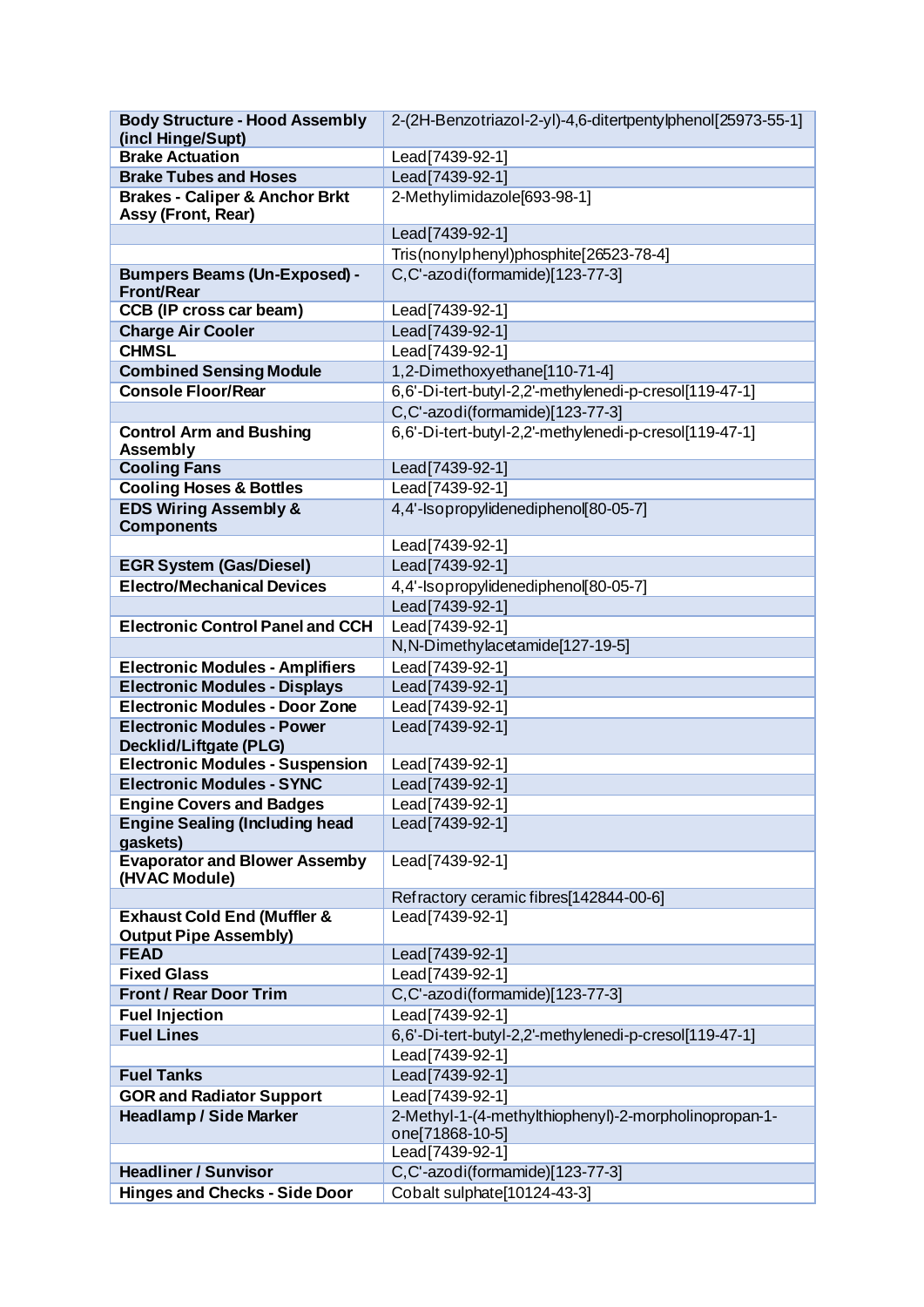| <b>I/S Mirror</b>                     | Lead[7439-92-1]                                           |
|---------------------------------------|-----------------------------------------------------------|
| <b>Instrument Cluster</b>             | Lead[7439-92-1]                                           |
| <b>Interior Lighting</b>              | 4,4'-Isopropylidenediphenol[80-05-7]                      |
|                                       | Lead[7439-92-1]                                           |
| <b>IP Substrate and Ducts</b>         | C,C'-azodi(formamide)[123-77-3]                           |
| Knuckle (Front, Rear)                 | Lead[7439-92-1]                                           |
| Latches - Hood, Decklid and           | Boric acid[10043-35-3]                                    |
| <b>Liftgate Latches</b>               |                                                           |
|                                       | Imidazolidine-2-thione[96-45-7]                           |
|                                       | Lead[7439-92-1]                                           |
| Locks                                 | 1,2-Dimethoxyethane[110-71-4]                             |
|                                       | Lead[7439-92-1]                                           |
| <b>Mirrors</b>                        | Lead[7439-92-1]                                           |
|                                       | Phenol, dimethyl-, phosphate (3:1)[25155-23-1]            |
| <b>Moonroof</b>                       | Lead[7439-92-1]                                           |
| <b>Park Assist</b>                    | Lead[7439-92-1]                                           |
| <b>PATS Transceiver</b>               | Lead [7439-92-1]                                          |
| <b>PCV System</b>                     | Imidazolidine-2-thione[96-45-7]                           |
| <b>Plastic Bumpers and Fascias</b>    | C,C'-azodi(formamide)[123-77-3]                           |
| <b>Powertrain Control Module</b>      | 4,4'-Isopropylidenediphenol[80-05-7]                      |
| (PCM/EEC/ECM)                         |                                                           |
|                                       | Lead[7439-92-1]                                           |
| <b>PT Mounts</b>                      | Lead[7439-92-1]                                           |
| <b>PT Sensors</b>                     | Lead[7439-92-1]                                           |
| PTU (FWD)                             | Lead [7439-92-1]                                          |
| <b>Rain and Daylight Sensor</b>       | 2-Methyl-1-(4-methylthiophenyl)-2-morpholinopropan-1-     |
|                                       | one[71868-10-5]                                           |
| <b>Receiver Assembly/CD (Radio)</b>   | 4-Methylcyclohexyl-1,6-dicarboxylic acid anhydride[19438- |
|                                       | $60-9$ ]                                                  |
| <b>Restraint Electronics</b>          | Lead[7439-92-1]                                           |
| <b>Sealing - Glass Runs and Belt</b>  | Lead[7439-92-1]                                           |
| <b>Moldings</b>                       |                                                           |
| <b>Seat Belts (Front and Rear)</b>    | 6,6'-Di-tert-butyl-2,2'-methylenedi-p-cresol[119-47-1]    |
|                                       | Lead[7439-92-1]                                           |
| <b>Seats - Foam - Cut and Sew</b>     | C,C'-azodi(formamide)[123-77-3]                           |
|                                       | Lead[7439-92-1]                                           |
| Seats - JIT                           | Imidazolidine-2-thione[96-45-7]                           |
|                                       | Lead[7439-92-1]                                           |
| <b>Seats - Structures</b>             | Lead[7439-92-1]                                           |
|                                       | N, N-Dimethylacetamide[127-19-5]                          |
| <b>Shifter Cables/Brackets - Auto</b> | 2-Methyl-1-(4-methylthiophenyl)-2-morpholinopropan-1-     |
|                                       | one[71868-10-5]                                           |
|                                       | C,C'-azodi(formamide)[123-77-3]                           |
|                                       | Lead[7439-92-1]                                           |
| <b>Shock Absorbers</b>                | Lead[7439-92-1]                                           |
| <b>Side and Rear Vision (BLIS)</b>    | Lead[7439-92-1]                                           |
| <b>Smart Data Link Module</b>         | Lead[7439-92-1]                                           |
| <b>Smart Junction Box &amp; Body</b>  | Diboron-trioxide[1303-86-2]                               |
| <b>Control Module (SPDJB)</b>         |                                                           |
|                                       | Lead[7439-92-1]                                           |
| <b>Speakers / Tweeters</b>            | Imidazolidine-2-thione[96-45-7]                           |
|                                       | N, N-Dimethylacetamide[127-19-5]                          |
| <b>Steering Column</b>                | Lead[7439-92-1]                                           |
| <b>Steering Gear and Linkage</b>      | 6,6'-Di-tert-butyl-2,2'-methylenedi-p-cresol[119-47-1]    |
| <b>Steering Wheel, Drive Air Bag</b>  | Lead[7439-92-1]                                           |
| Sub-Frame (Car/SUV) (Front, Rear)     | Lead[7439-92-1]                                           |